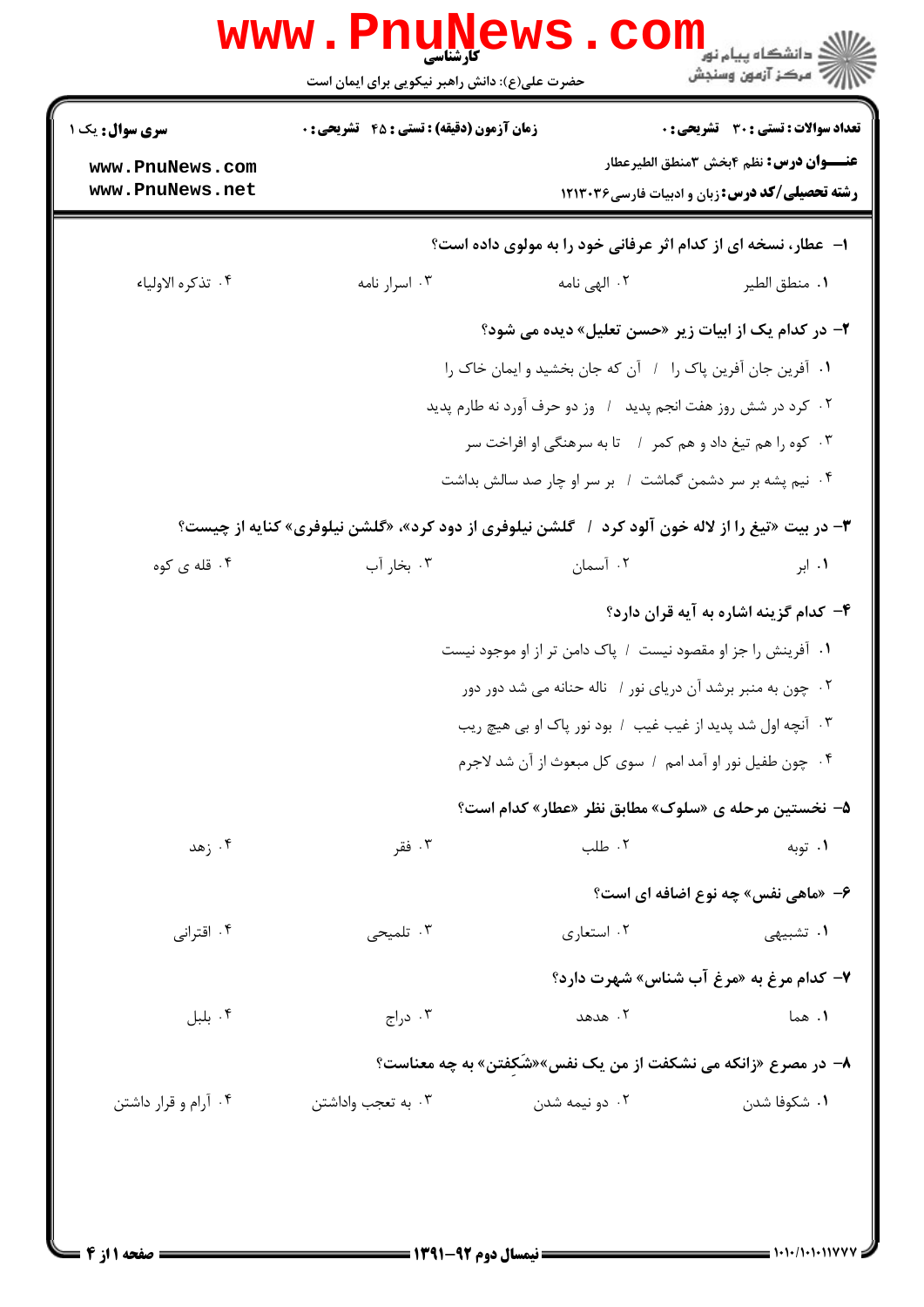| <b>سری سوال : ۱ یک</b>   | زمان آزمون (دقیقه) : تستی : 45 آتشریحی : 0                                                                   |                                                                     | <b>تعداد سوالات : تستی : 30 ٪ تشریحی : 0</b>           |
|--------------------------|--------------------------------------------------------------------------------------------------------------|---------------------------------------------------------------------|--------------------------------------------------------|
| www.PnuNews.com          |                                                                                                              |                                                                     | <b>عنــــوان درس:</b> نظم ۴بخش ۳منطق الطيرعطار         |
| www.PnuNews.net          |                                                                                                              |                                                                     | <b>رشته تحصیلی/کد درس:</b> زبان و ادبیات فارسی ۱۲۱۳۰۳۶ |
|                          | ۹- در بیت «بر لب دریا نشینم دردمند ۱ دایما اندوهگین و مستمند» از چه پرنده و نمادی سخن رفته است؟              |                                                                     |                                                        |
|                          | ۰۲ صعوه - زیرکی و باهوشی                                                                                     |                                                                     | ۰۱ صعوه - عجز و ناتوانی                                |
|                          | ۰۴ بوتيمار - خست                                                                                             |                                                                     | ۰۳ بوتیمار-مستی                                        |
|                          | +۱- در بیت «در گذر از گل که گل هر نوبهار ۱ بر تو می خندد نه در تو، شرم دار»، «بر تو می خندد» چه مفهومی دارد؟ |                                                                     |                                                        |
| ۰۴ از تو پذیرایی می کند. | ۰۳ تو را فریب می دهد.                                                                                        | ۰۲ عشوه گری می کند.                                                 | ۰۱ عاشق تو می شود.                                     |
|                          |                                                                                                              | 1۱– در منطق الطیر عطار کدام پرنده نماد زاهدان و متشرعان است؟        |                                                        |
| ۰۴ سیمرغ                 | ۰۳ طاووس                                                                                                     | ۰۲ طوطی                                                             | ۰۱ بلبل                                                |
|                          | 12-  در بیت«خانه ی نفس است خلد پرهوس / خانه ی دل مقصد صدق است و بس» منظور از «خانه ی نفس» چیست؟              |                                                                     |                                                        |
| ۴ . بهشت                 | ۰۳ دوزخ                                                                                                      | ۰۲ دنیا                                                             | ۰۱ تن                                                  |
|                          |                                                                                                              |                                                                     | ۱۳- میان اجزای کدام گزینه، «جناس تام» است؟             |
|                          | ۰۲ اهل راز، اهل راز                                                                                          |                                                                     | ۰۱ جگر خوردن، جگر خوردن                                |
|                          | ۰۴ افسانه ی عشق، افسانه ی عشق                                                                                |                                                                     | ۰۳ ديار سيمرغ، ديار سيمرغ                              |
|                          |                                                                                                              | ۱۴- به هنگام قرائت کدام یک از ابیات زیر به«تخفیف مشدد» بر می خوریم؟ |                                                        |
|                          |                                                                                                              | ٠١. بط به صد پاكي برون آمد ز آب ١. در ميان جمع با خير الثياب        |                                                        |
|                          |                                                                                                              | ۰۲ گفت در هر دو جهان ندهد خبر ۱ کس ز من یک پاک روتر پاکتر           |                                                        |
|                          |                                                                                                              | ۰۳ کرده ام هر لحظه غسلی بر صواب ۱ پس سجاده باز افکنده بر آب         |                                                        |
|                          |                                                                                                              | ۰۴ همچو من بر آب چون استد یکی؟ / نیست باقی در کراماتم شکی           |                                                        |
|                          |                                                                                                              | 15- کدام یک از ترکیبات زیر، علامت «تأسف و تحسر» است؟                |                                                        |
| ۰۴ در کار کشیدن          | ۰۳ بازماندن                                                                                                  | ۰۲ دست بر سر زدن                                                    | ۰۱ پای در گل بودن                                      |
|                          | ۱۶– در بیت «زان به پانصد سال بعد از انبیا ۱ با بهشت عدن گردد آشنا» در خصوص کدام یک از پیامبران الهی است؟     |                                                                     |                                                        |
| ۰۴ سلیمان                | ۰۳ يوسف                                                                                                      | ۰۲ يونس                                                             | ۰۱ آدم                                                 |
|                          | ۱۷- «یاء» در مصراع دومِ بیت « کی شود سیمرغ سرکش یار من۔ / پس بود خسرو نشانی کار من»،  نشانه ی چیست؟          |                                                                     |                                                        |
| ۰۴ مصدری                 | ۰۳ وحدت و نکره                                                                                               | ۰۲ شناسه                                                            | ٠١. لياقت                                              |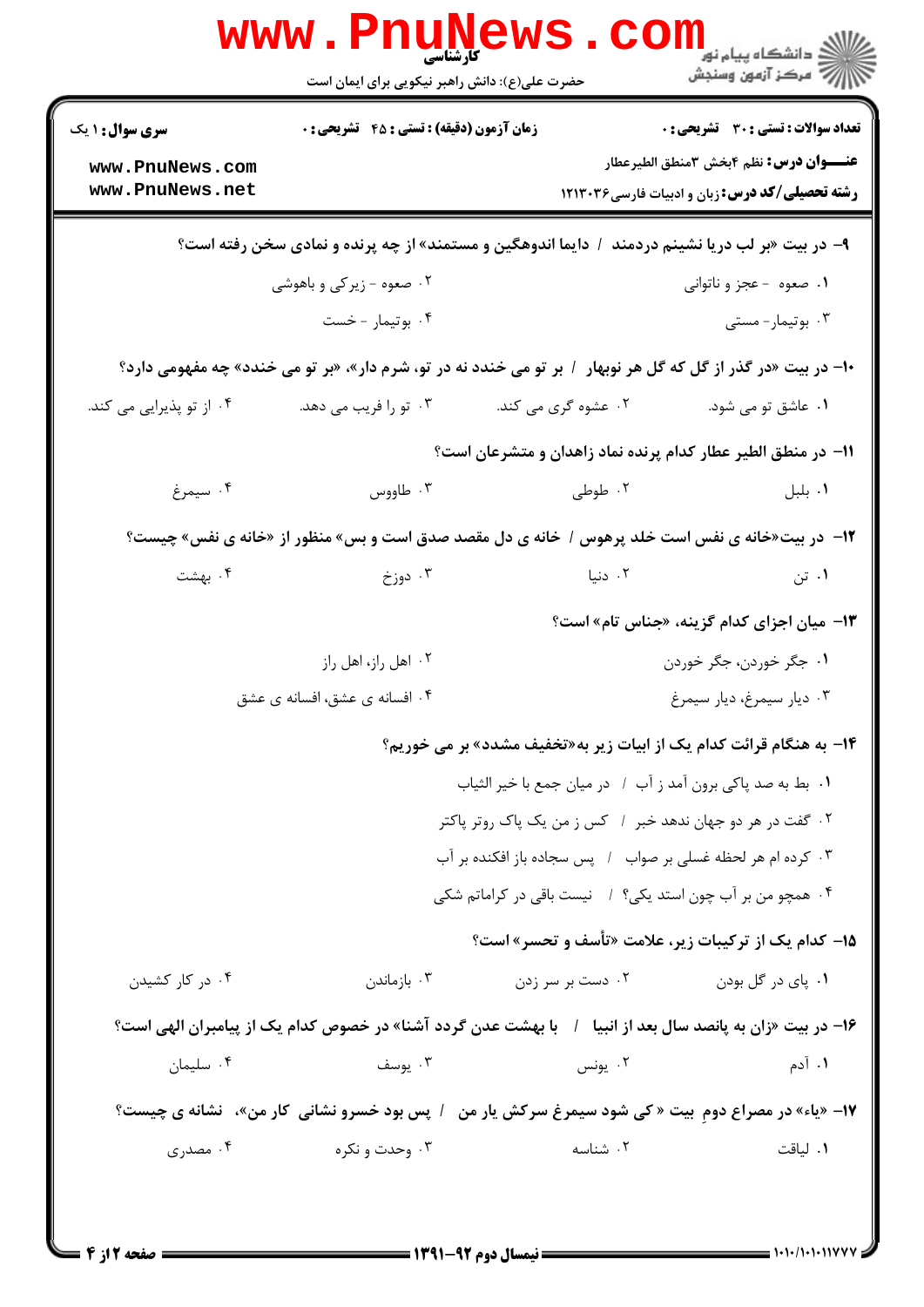|                                                              | <b>www.Pnu</b><br>کارشناسی<br>حضرت علی(ع): دانش راهبر نیکویی برای ایمان است                                        |                                                               | ران دانشگاه پيام نور <mark>− ا</mark><br>ا <b>ر</b> درکز آزمون وسنجش                                                                            |
|--------------------------------------------------------------|--------------------------------------------------------------------------------------------------------------------|---------------------------------------------------------------|-------------------------------------------------------------------------------------------------------------------------------------------------|
| <b>سری سوال : ۱ یک</b><br>www.PnuNews.com<br>www.PnuNews.net | <b>زمان آزمون (دقیقه) : تستی : 45 تشریحی : 0</b>                                                                   |                                                               | تعداد سوالات : تستي : 30 ٪ تشريحي : 0<br><b>عنــــوان درس:</b> نظم ۴بخش ۳منطق الطيرعطار<br><b>رشته تحصیلی/کد درس:</b> زبان و ادبیات فارسی۲۱۳۰۳۶ |
|                                                              |                                                                                                                    |                                                               | ۱۸− با عنایت به آرایه ی«تضاد»، گزینه ی متفاوت را مشخص کنید:                                                                                     |
| ۰۴ شونده، رونده                                              | ۰۳ صفت، صورت                                                                                                       | ۰۲ چاه، جاه                                                   | ۰۱ تن زدن، دم زدن                                                                                                                               |
| لاف می زد از کله داری خویش» کنایه از چیست؟                   |                                                                                                                    |                                                               | ۱۹- «سینه می کرد» در بیت«سینه می کرد از سپه داری خویش /                                                                                         |
| ۰۴ رقابت داشتن                                               | ۰۳ ادعا داشتن                                                                                                      | ۰۲ تفاخر                                                      | ۰۱ قدرت نمایی                                                                                                                                   |
|                                                              | ۲۰– از دیدگاه علم بیان، دربیت «یوسفی گم کرده ام در چاهسار / باز یابم آخرش در روزگار» کدام نوع  از صور خیال دیده می |                                                               | شود؟                                                                                                                                            |
| ۰۴ تشبیه مرکب                                                | ۰۳ استعاره مرکب                                                                                                    | ۰۲ تمثیل                                                      | ٠١ استعاره تمثيليه                                                                                                                              |
|                                                              |                                                                                                                    |                                                               | <b>۲۱</b> - «حوصله» در اصل، به چه معناست؟                                                                                                       |
| ۰۴ مهيا بودن                                                 | ۰۳ زمان                                                                                                            | ۰۲ چينه دان مرغ                                               | ۰۱ تاب و تحمل                                                                                                                                   |
|                                                              | <b>۲۲</b> - در بیت «هر لباسی کان به صحرا آمدست ۱ سایه ی سیمرغ زیبا آمدست»، مراد از«لباس» چیست؟                     |                                                               |                                                                                                                                                 |
| ۰۴ متنوع بودن                                                | ۰۳ تجمل پرستی                                                                                                      | ۰۲ عالم اعیان                                                 | ٠١ تعلقات ظاهري                                                                                                                                 |
|                                                              |                                                                                                                    |                                                               | <b>۲۳</b> - در کدام بیت، آرایه ی «ایهام» وجود دارد؟                                                                                             |
|                                                              |                                                                                                                    | ٠. منكري گويد كه اين بس منكرست ١ عشق گو از كفر و ايمان برترست |                                                                                                                                                 |
|                                                              |                                                                                                                    |                                                               | ۰۲ عشق را با کفر و با ایمان چه کار ۱ عاشفان را لحظه یی با جان چه کار                                                                            |
|                                                              |                                                                                                                    |                                                               | ۰۳ قدسیان را عشق هست و درد نیست / درد را جز آدمی در خورد نیست                                                                                   |
|                                                              |                                                                                                                    |                                                               | ۰۴ هر که را در عشق محکم شد قدم / در گذشت از کفر و از اسلام هم                                                                                   |
|                                                              |                                                                                                                    | «یوسف توفیق در چاه اوفتاد ۱٪ عقبه یی دشوار در راه اوفتاد»     | <b>34</b> – با عنایت به بیت زیر، در اضافه تشبیهی«یوسف توفیق»، وجه شبه کدام است؟                                                                 |
| ۰۴ شانس                                                      | ۰۳ رنج                                                                                                             | ۰۲ صعود                                                       | ۰۱ سقوط                                                                                                                                         |
|                                                              |                                                                                                                    |                                                               | <b>۲۵</b> - «اطلاع بر معانی غیبی» در نزد عرفا چه نام دارد؟                                                                                      |
| ۰۴ کسب                                                       | ۰۳ کشف                                                                                                             | ۰۲ فتوح                                                       | ۱. واقعه                                                                                                                                        |
|                                                              | <b>۲۶</b> - بیت«هر که می گوید سخن می نشنوی / پیش این سرپا برهنه می دوی» اشاره به کدام یک از  شخصیت های زیر است؟    |                                                               |                                                                                                                                                 |
| ۰۴ يورسقا                                                    | ۰۳ شیخ صنعان                                                                                                       | ۰۲ بشر حافی                                                   | ۰۱ حسن بصری                                                                                                                                     |
|                                                              |                                                                                                                    |                                                               |                                                                                                                                                 |